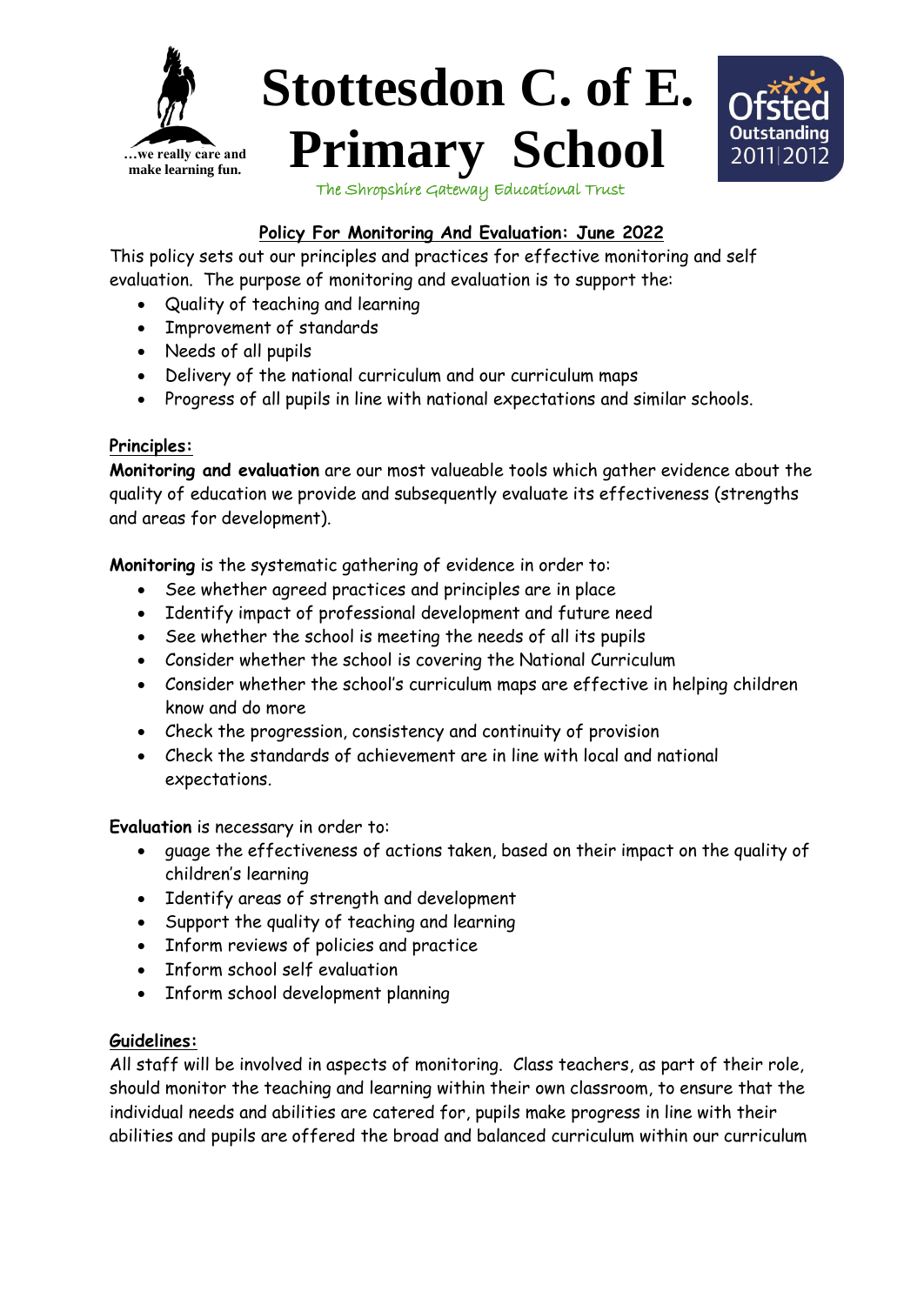maps and progression documents. Teachers will also monitor aspects of each others practice depending on specialisms and subject leadership. Further monitoring will be carried out from time to time by outside agencies e.g. Advisory/consultant, schools within the trust etc.

Below are the range of activities used within our school (by leadership, governors, staff) to monitor and evaluate practice. The school development plan will outline the timing of annual areas of focus. Activities may take place discretely or be combined together in the form of 'Learning Walks' or 'Deep Dives'.

## **Lesson Observations:**

- Formal observations will occur at least three times a year according to priorities identified within the school and staff performance management. There is a school lesson observation format and monitoring aide-memoirs.
- Feedback, where possible, should occur on the same day as observation and should focus on strengths and areas for development.

### **Pupil Interviews**

This is an effective way of finding out what the pupils have been learning, how they have been learning, the progression of learning and their enjoyment of learning.

### **Scrutiny of Pupil Work**

- Work across the range of ability within a year group (HA, MA, LA, SEN) or at the end of the phase (Reception, Y2, Y4 and Y6) should be considered with a pre-planned foci such as:
	- o Quality and quantity of work
	- o Coverage of curriculum plans and progression of learning
	- o Differentiation (support and challenge for HA)
	- o Continuity and progression between year groups
	- o Clear learning intentions and progress against these
	- o Evaluative marking
	- o Standards
	- o Use of our teaching and learning policy so children know more and can do more
	- o Evidence of building subject knowledge and skills

Where possible 'book looks' will happen with staff involvement (using staff meetings) as they are considered useful professional development. Notes should be taken for evaluation and feedback to teachers.

### **Scrutiny of Teacher Planning**

- Planning (see planning policy) for teachers should be monitored in lesson observations, informally during discussion or through separate scrutiny. Evidence of on-going evaluation should be seen through annotation, tracking of pupil progress and notes for future planning. Focus could be:
	- o Following SOW, curriculum maps
	- o Clear learning intentions